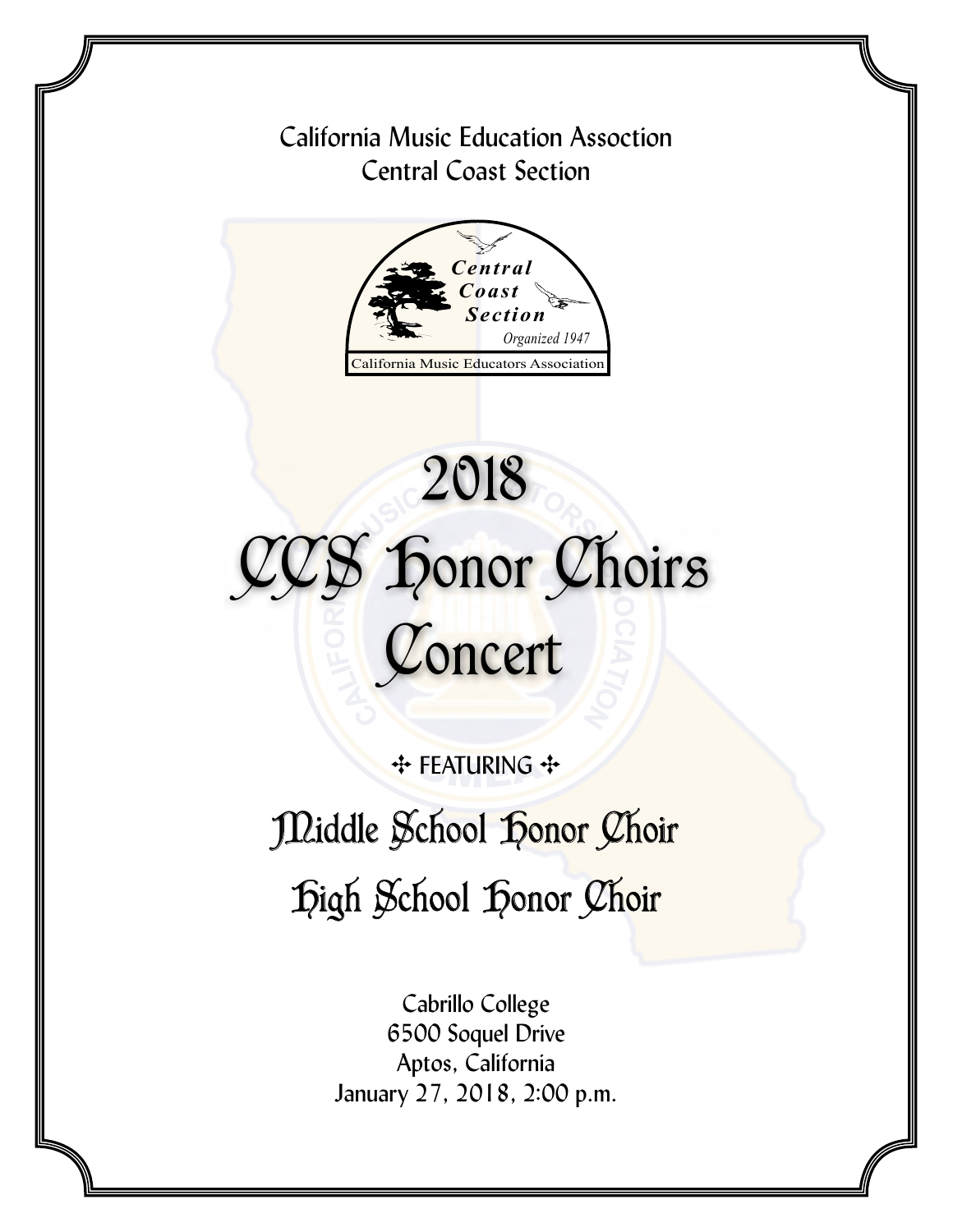#### Welcome Message



Welcome to the 2018 CCS Honor Concert. On behalf of the CMEA Central Coast Section Board of Directors, congratulations to the top young musicians from four counties - Monterey, San Benito, San Luis Obispo and Santa Cruz, who perform today and to those who made the extraordinary effort to audition for these high caliber ensembles.

Our Honors Concerts are the largest events we produce annually, building cohesion of pedagogy in the art form and establishing a high standard for music education within our section. Students are

able to expand their study of music with the support of their communities, families, teachers and school administrators by auditioning or participating in this event. Thank you for valuing arts education by supporting a young person's journey to this stage. Each note represents the hard work and dedication of the student musicians as well as the people behind them who help see potential and value in this life long skill that preserves culture and tradition.

The guest conductors have selected and prepared some challenging and engaging repertoire while winning the respect and hearts of our Central Coast students and educators. Our students have built new connections with peer musicians and have grown as young adults while preparing for this event -- all in less than 48 hours! Thorough preparation by the conductors and teachers, and diligent work done by the students combine to bring an extra sense of refinement to the concert. If you agree, thank an administrator for keeping music in our schools, and thank a teacher for supporting the professional membership of CMEA/NAf ME.

Today's concert is being digitally recorded and will be available for purchase. We encourage you to take advantage of this opportunity to obtain a professional recording that preserves and documents this accomplishment for your student musician and family. Ordering information can be found on the back page of this program.

Please plan to enjoy the entire concert. Concert etiquette and respect for the musicians asks that you silence all electronics, escort distressed children to the lobby, and use flash photography only between pieces. It is also requested that, if necessary, you enter or exit only between performances. Thank you for supporting a truly balanced curriculum for your student that includes music education. Enjoy the concert!

Best Regards, Christy Latham, President

#### California Music Education Association • Central Coast Section

Central Coast Section is an affiliate member of the California Music Education Association. CMEA is a Federated unit of NAfME: National Association for Music Education.

### 2017–2018 CCS Board of Directors

| President Christy Latham                  |  |
|-------------------------------------------|--|
| President Elect Maria Carney              |  |
| Immediate Past PresidentWillow Manspeaker |  |
| Secretary  Cathy Findley                  |  |
| Treasurer Mark Bidelman                   |  |
| Special Representative  Katrina Haeger    |  |

| Member 3  Dan Lingenfelter |
|----------------------------|
| Member 4 Diane Gehling     |
| Member 5 Micah Cabaccang   |
| Member 6 Laura Lorber      |
|                            |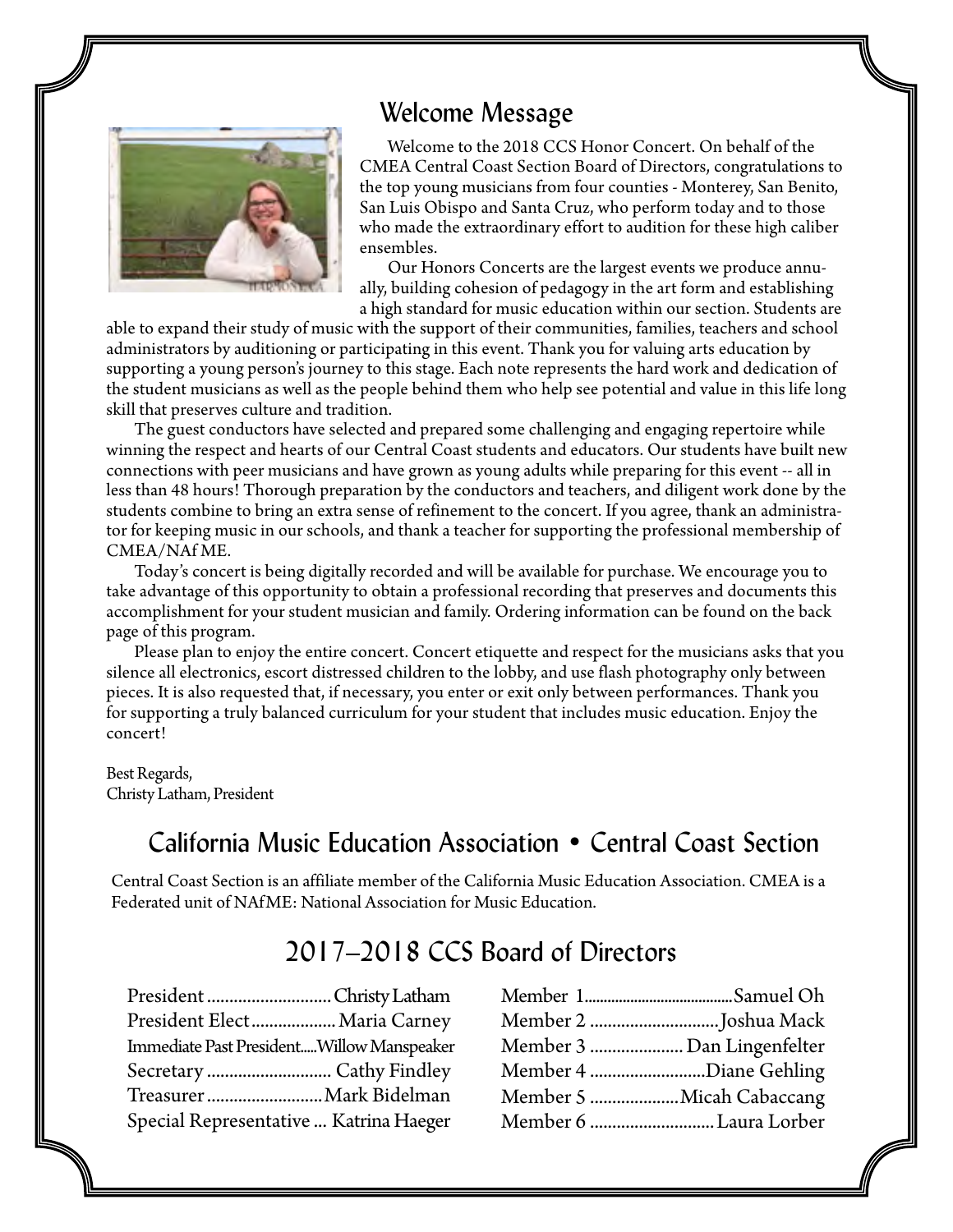| Concert Program<br>Middle School Honor Choir<br>Lou De La Rosa, Conductor<br><b>Bob King, Accompanist</b><br>Anne Schoepp, CCS Chair |  |  |
|--------------------------------------------------------------------------------------------------------------------------------------|--|--|
|                                                                                                                                      |  |  |
|                                                                                                                                      |  |  |
|                                                                                                                                      |  |  |
|                                                                                                                                      |  |  |
|                                                                                                                                      |  |  |
|                                                                                                                                      |  |  |
|                                                                                                                                      |  |  |
| Digh School Donor Choir<br>Dr. Jenny Bent, Conductor<br>Teruyo Petrocelli, Accompanist<br>Willow Manspeaker, CCS Chair               |  |  |
|                                                                                                                                      |  |  |
|                                                                                                                                      |  |  |
| No. 2 Am gesteine<br>No. 8 Wenn so lind                                                                                              |  |  |
|                                                                                                                                      |  |  |
| Arr. by Barbara W. Baker                                                                                                             |  |  |
| Combined Middle and Bigh School Donor Choirs                                                                                         |  |  |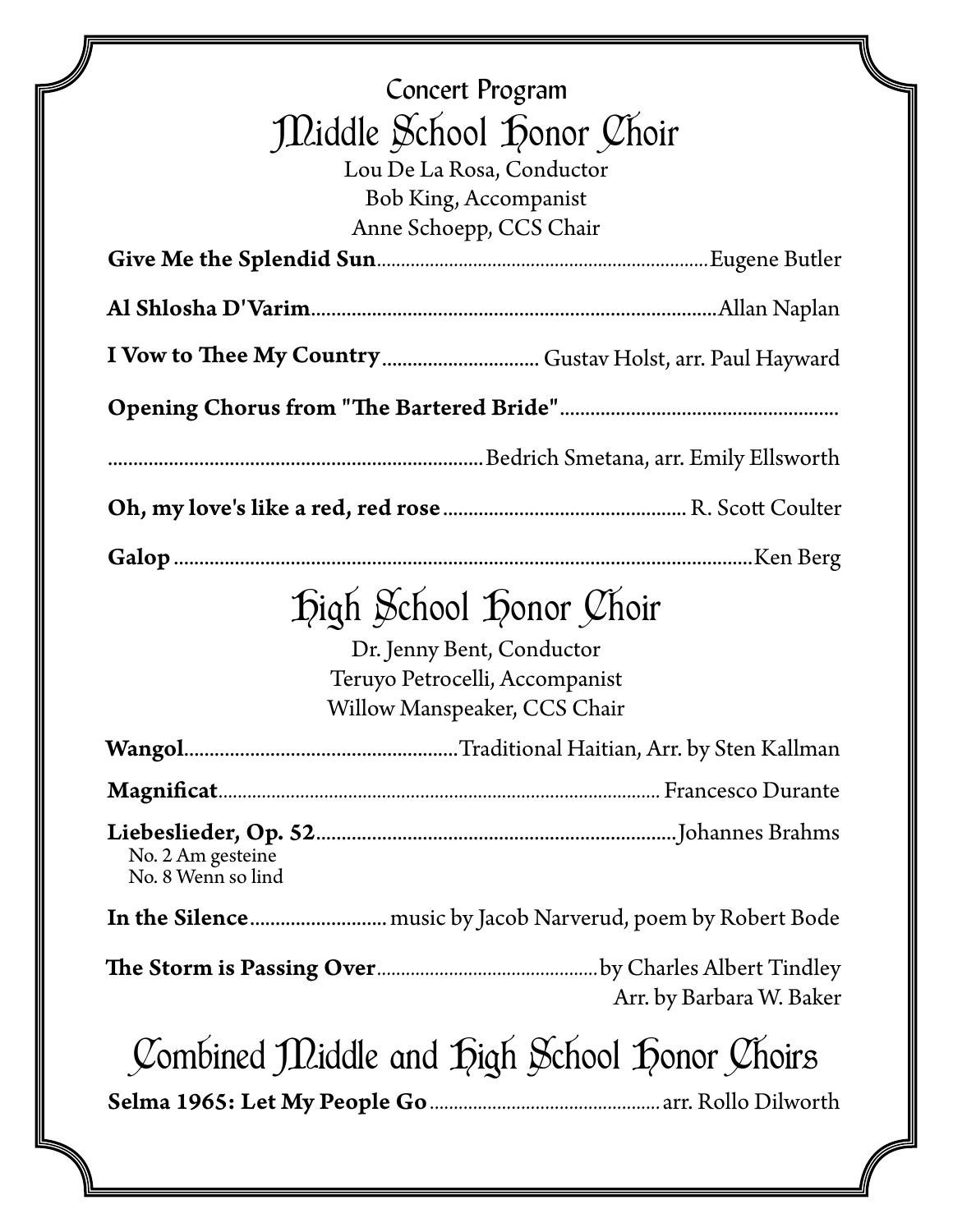## Middle School Honor Choir Conductor



Lou De La Rosa is the Director of Choral and Vocal Studies and Music Department Chair at the Cilker School of Art & Design at West Valley College.

His choirs have performed in the Kennedy Center and Carnegie Hall, as well as historic venues in Europe and throughout the United States. While at West Valley College, Lou has collaborated with numerous choirs including The Choral Project, Australian Voices, San Jose State University Choirs, Santa Clara University Chamber Singers, San Francisco State University Chamber Singers, CSU East Bay Chamber Singers, Symphony Silicon Valley Chorale, Santa Clara Chorale, and Viva La Musica.

He has guest conducted The Winchester Orchestra of San Jose, The SantaClara Chorale, and honor choirs throughout the state. In 2013, he guest conducted the San Jose State University in concert with the Rolling Stones, and he prepared Symphony

Silicon Valley Chorale to perform The Lord of the Rings Trilogy in 2015.

Lou De La Rosa has taught music in San Jose for over 30 years, thirteen of which were at Abraham Lincoln High School, an Academic, Visual & amp; Performing Arts Magnet, where his choirs regularly received first-place awards at national music festivals and competitions. In 2001, both his Concert Choir and Chamber Choir were named Musicfest Orlando Festival Sweepstakes winners, garnering the top scores of more than 250 choirs performing that season.

Lou De La Rosa has actively served his profession on the boards of numerous organizations. As President of the California chapter of the American Choral Directors Association (2015-17), he oversaw the streamlining of operations and finances, and the founding of the California Choral Directors Association, a 501c3 corporation.

Mr. De La Rosa received his BA Music in Voice and MA Music in Choral Conducting from San Jose State University. He was named Teacher of the Year in 1991 and 2002, and received commendation from the West Valley College Academic Senate for Community Involvement in 2010.

#### Key to Schools

| San Lorenzo Valley Middle School |  |
|----------------------------------|--|
|                                  |  |
|                                  |  |
|                                  |  |
|                                  |  |
|                                  |  |
|                                  |  |
|                                  |  |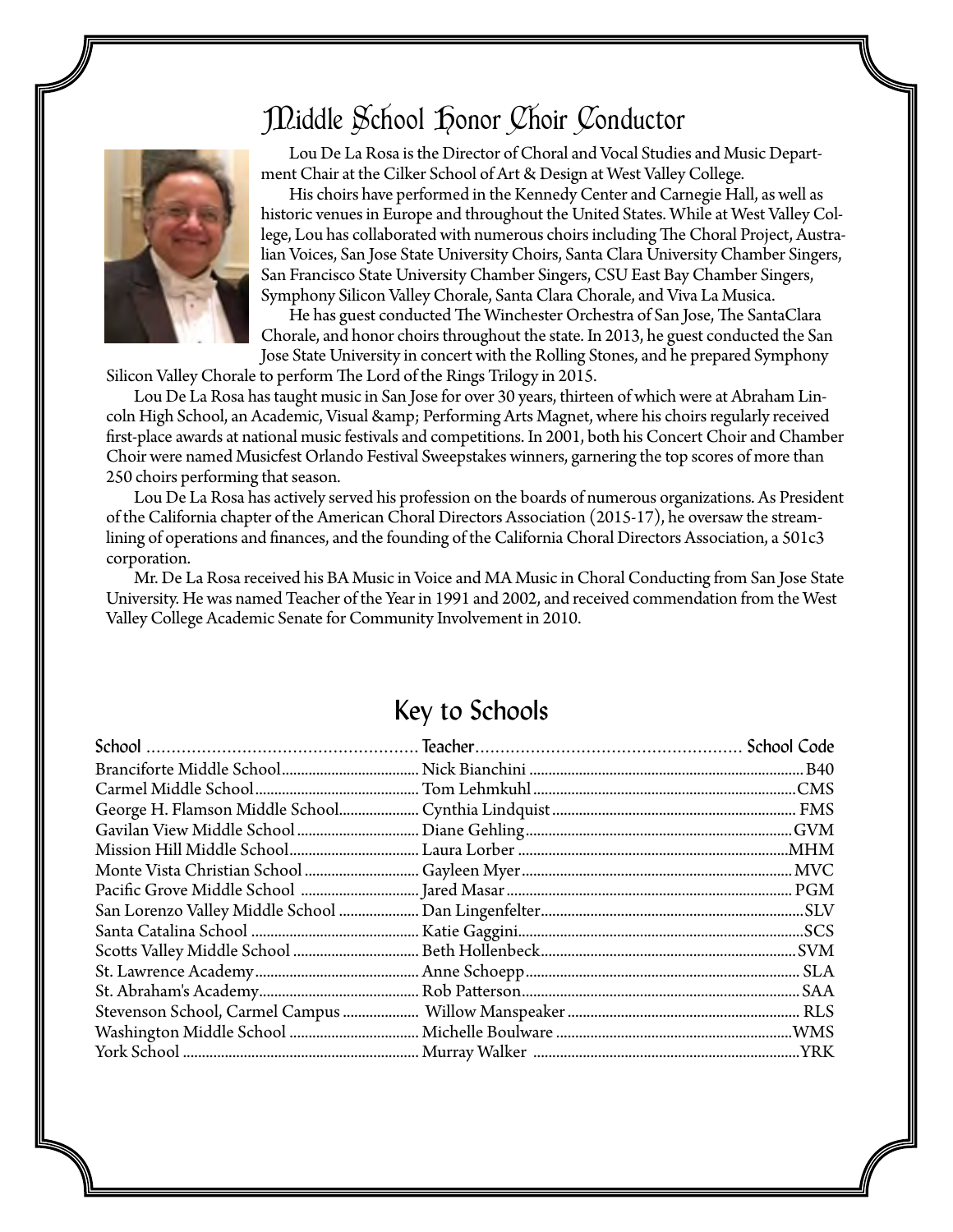### Middle School Honor Choir

Gladelle Adame • PCS Hana Anderson • PCS Serra Arkan • PGM Nina Bargatce • LOM Riley Barringer • SCS Faith Bartlett • SAA Alyssa Bathke • GVM Kate Blackletter • LOM Emma Brown • SVM Alyssa Burdick • MVC Kaydence Camacho • FMS Julienna Cannon • WMS Sarah Cordier • CMS Alix Detrait • SCS Dayci Dishny • PGM Grace Franklin • SAA

Marieli Abonce • MVC Larissa Balsley • MHM Shayna Blatt • SCS Alexandra Bradford • MHM Lily Bunch • CMS Savannah Burrows • SLV Emily Diaz • SCS Ariana Diaz • GVM Sophia Douglas • CMS Gabrielle Edwards • SCS Jaden Fenn • SVM Dylan Gates • MHM Audrey Gill • CMS Mackenzie Gomes • MHM Sarah Gonzalez • MHM Robin Hadveck • SVM Rowan Haeger • MHM

Soprano

Sophia Gargiulo • SCS Bella Green • PGM Mia Hamilton • SLV Sidney Haws • B40 Sophie Henrard • SCS Isabella Horn • B40 Jessica James • PGM Cali Knoop • PGM Imogen Krause • PCS Meg Laflan • PGM Annie Lin • SCS Amelie Lindberg • MHM Talia Linnevers • CMS Emily Lopez • WMS Madeline Maas • SVM Tiana Magdaleno • WMS

#### Alto

Gabrielle Kaatz • PGM Olivia Kadosh • CMS Emma Kinkele • MVC Estella Leavy • CMS Satory Lynam-Virreira • PGM Riley Mabry • CMS Anna Macy • SLA Tahlia Magdaleno • WMS Jessika Martinez • WMS Alexandra Mendes • SLA Albert Jack Mendoza • WMS Tuesday Michelson • B40 Michael Navarro • MVC Grace Paul • SAA Destiny Perez • WMS Caiden Pflueger • SLA Emma Pugh • CMS Zoey Rainey • FMS

#### Baritone

Sasha Adams • PGM Samuel Aguirre • SAA Audrey Avelino • SCS Gavin Brush • LOM Anna Dunn • SLA Bryce Durham • RLS Adrian Flores • PCS Gunther Gerhold • MVC Laettner Goron • LOM

Andrew Heywood • PGM Colin Hunt • YRK Leo Machado • SVM Jose Maduena • FMS Tyler McGrew • SVM Ayden Reed • CMS Benjamin Reyes • WMS Owen Shirrell • CMS Nicholas Udwadia • SCS Robin Weinstein • PGM

Piper Mahoney • CMS Sovay Medford • PGM Michaela Miller • SCS Nicole Munoz • SCS Isabella Pierre • SCS Sonoma Pool • CMS Miriam Reilly • SCS Louisa Reynolds • SAA Catalina Saavedra • WMS Caitlin Silveira • PGM Annika Sutter • MVC Callie Sutton • CMS Emrey Torres • FMS Katie Webb • PGM Emily Wiebe • FMS Kalina Willford • CMS

Sofia Rosas • MHM KC Rykowski • WMS Laura Sanad • WMS Danielle Sherman • CMS Abby Shipnuck • CMS Casey Smith • MHM Morgen Smith • MVC Sophie Staker • WMS Jenna Tarallo • SCS Lesly Uribe • WMS Phoebe Varjian • SCS Tamara Warner • LOM Caroline Welch • CMS Aubrey Whitaker • CMS Kendal Wilson • B40 Magic Woodbury • LOM Anna Yeh • SCS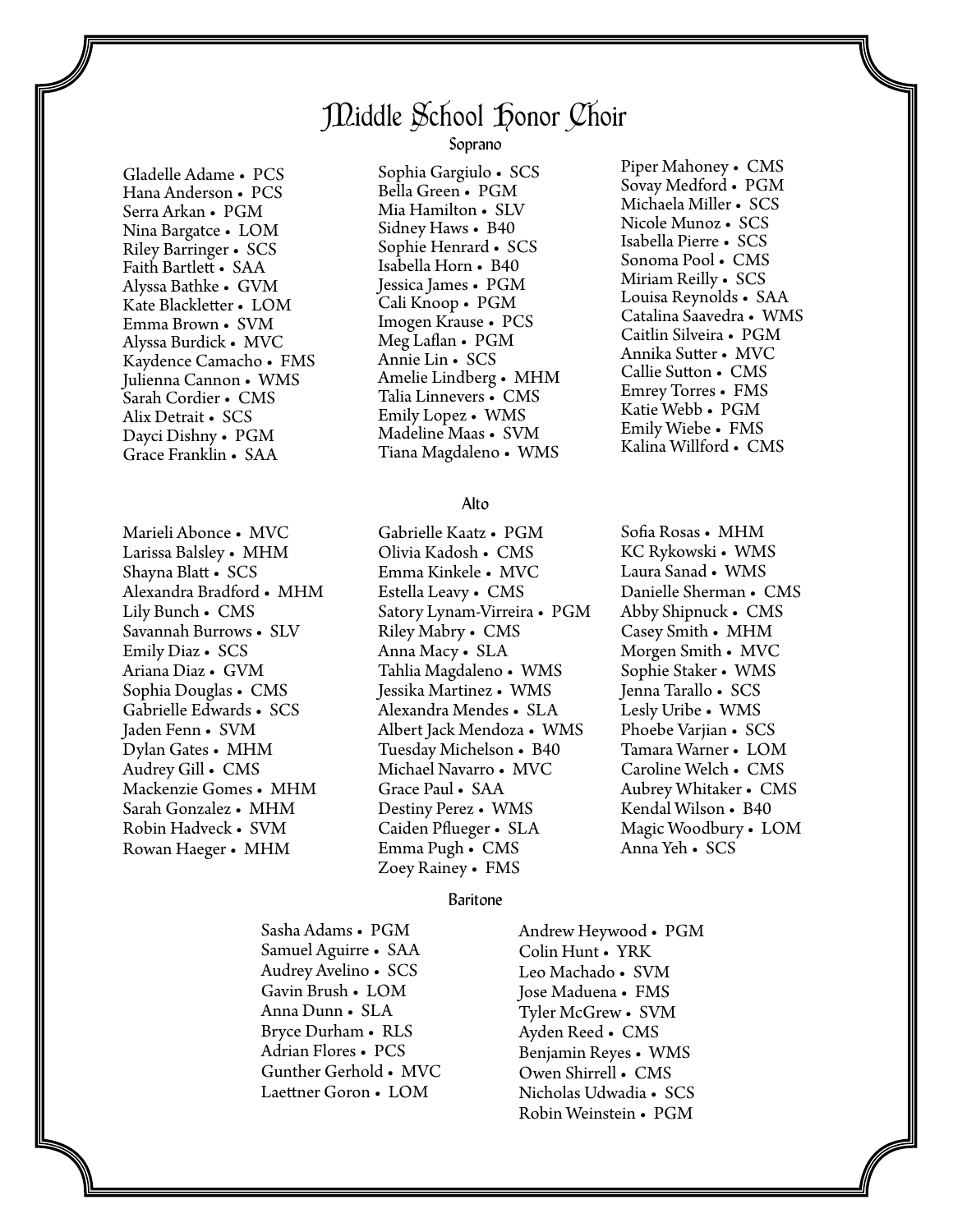### High School Honor Choir Conductor



Dr. Jenny Bent, Associate Professor and Director of Choral Activities at Sonoma State University, Choral Director of the Santa Rosa Symphony, and Project Manager of Chanticleer in Sonoma, earned degrees from Boston University (BM/MM Voice Performance, MM Choral Conducting) and the University of Illinois at Urbana-Champaign (DMA Choral Con-

ducting/Choral Literature). She also taught high school for ten years, most recently at the Marin School of the Arts, where her choirs earned unanimous superior and command performance ratings at numerous festivals. She was faculty member at the Boston University Tanglewood Institute, is active as a guest conductor, adjudicator, clinician, and conference presenter, and serves as Northern Representative for CCDA (California Choral Directors Association). From 2007-2014, Dr. Bent hosted The Choir Loft on KRCB-FM, the Sonoma County NPR affiliate.

#### Key to Schools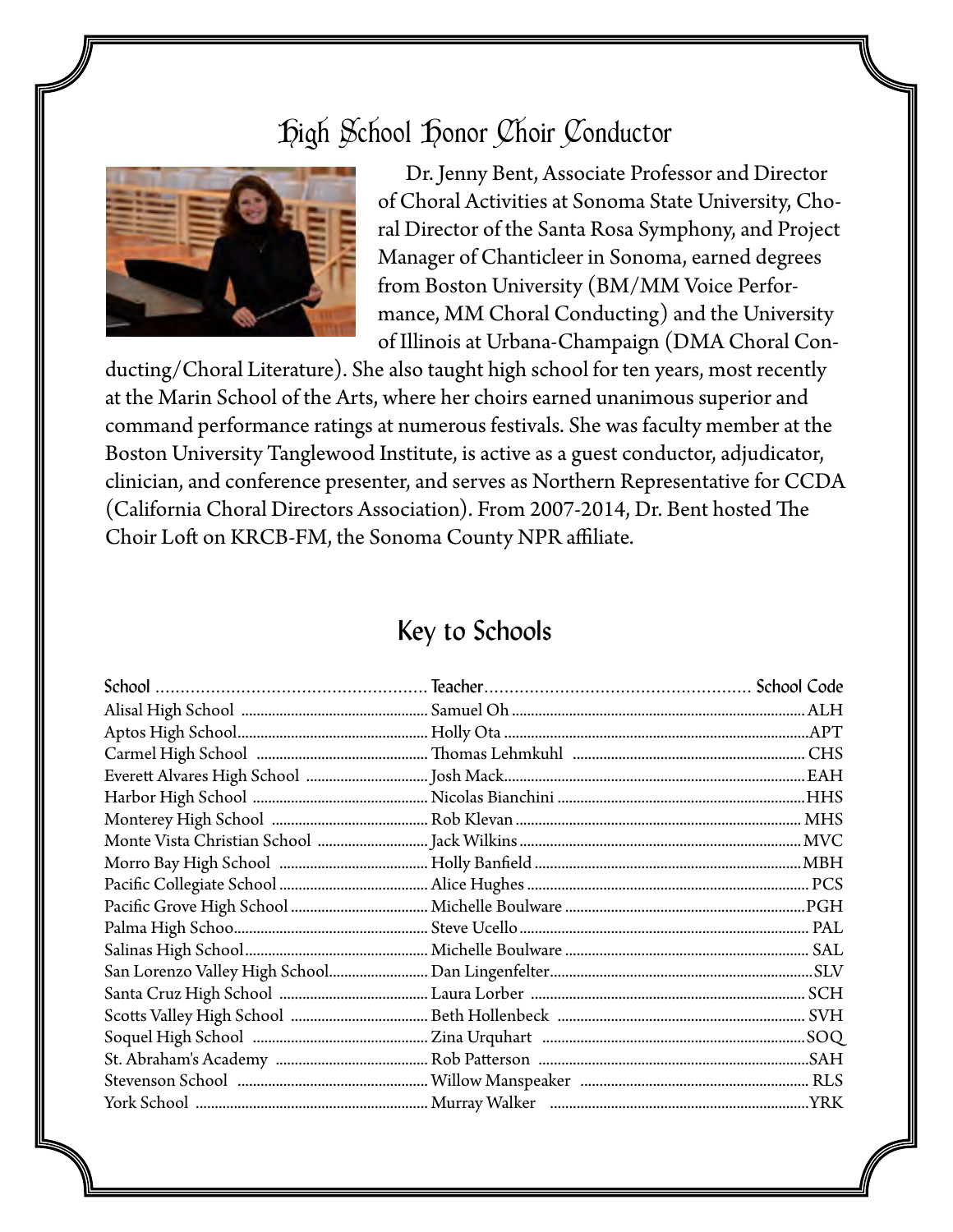### High School Honor Choir

#### Soprano

Brianne Marie Quia • ALH Nancy Ramirez • ALH Ilyne Castellanos • EAH Katie Knapp • APT Alexandra Roden • CHS Isabel Krautstunk • CHS Olive DeLuca • CHS Savannah Allen • CHS Spencer Braff • EAHS Alisar Shanklin • MHS Miranda Stevenson • MBH Madelyn Schultz • MBH Anna Rose Avila • MBH Sabrina Gragg • MBH Sequoia Clokey • MBH

Athena Ereno • AHS Athena Michelle Ereno • ALH Ruby Tennant • APT Sara Pedro • APT Nicole Duca Lechler • APT Madison DiGirolamo • CHS Amber Hobbs • CHS Gracie Dean • CHS Katarina Harrison • CHS Maya Cabrinha • MBH Maddy Booker • MBH Elizabeth Naguit • MBH Haley Dison • MBH Isabella Steigman • MVC

Jeremiah Lamph • CHS Sage Clokey • MBH Evan Brown • MBH Bryce Schultz • MBH Gabriel Stewart • MVC Kenneth Martin • MVC Daniel Navarro • MVC

Alex Poletti • CHS Nate Walker • HHS Aaron Goff • MBH Isaac Epstein • MBH Reece Huff • MVC Frank Hurley • MVCS Jake Ottone • PAL

Yugi Xiao • MVC Sarah Roach • MVC Trista Tan • MVC Elyse Coty • MVC Christine Xu • MVC Analysia Yee • PCS Ella Currie • PCS Pavlova Orzocco-Corana • PCS Melia VanHecke • PCS Joely Kaatz • PGH Isabella Rountree • PGH Ashley Lyon • PGH Daisy Liu • RLS Noelle Suh • RLS Kylie deJesus • RLS

#### Alto

Brynn Tunink • MVC Tanya Sorin • PCS Anna Lauridsen • PCS Lauren Hubbell • PCS Emma Millette • PGH Mei Bailey • PGH Cassandra Brown • PGH Tessa Freudenberger • RLS Wendy Wang • RLS Chiaro Xia • RLS Christine Lee • RLS Annie Sherer • RLS Ada Ding • RLS

#### Tenor

Joshua Clymer • MVC Alfred Zoppi • MVC Isaiah Boulware • PGH Noah Silverstein • RLS Andrew Mansour • RLS Luka Pack • SCH

#### Bass

 Skyler Bridgman-Ford • PCS Adrian Clark • PGH Felix Diaz-Contreras • PGH Matthew Lo • PGH Jordan Liu • RLS Colin McEachen • RLS

Primrose Waranimman • RLS Summer Yu • RLS Christy Yu • RLS Sylvia Chen • RLS Maggie Li • RLS Tatiana Magdaleno • SHS Priscila Chavez • SHS Grace Vasher • SHS Kelsey Clark • SLV Rowan Nolan • SLV June Cavlan • SOQ Catie Ødegaard • SAA Alexandra Daniels • SVH Danica Tang • YRK Natalie Sanford • YRK Maris Welch • YRK

Elizabeth Shwaiko • SAL Rose Shapiro • SCH Ana Bogren • SCH Jasmine Slater • SHS Sophia Rotharmel • SHS Jayne Eldredge • SHS Destinee Stidham • SHS Kyndle Choate • SHS Jasmin MacBird • SOQ Alissa Rezendes • SOQ Autumn Fowler • SOQ Kaya Hegner • SVH Campbell Walker • YRK Sophia Davies • YRK

Dov Rossi-Young • SCH Antonio Gale • SHS Rocko Saldana • SHS Curran Brownlee • SAA Ben Reynolds • SAA Matthew MacGowan • SVH Mei Hou • YRK

 Gabriel Lopez • SHS Citlali Robles-Cuellar • SOQ Lucio Kim-Murakami • SOQ Neil Erickson • SOQ Andrei Baradeyenka • SVH Noah Daniels • SVH Jerry Wu • YRK